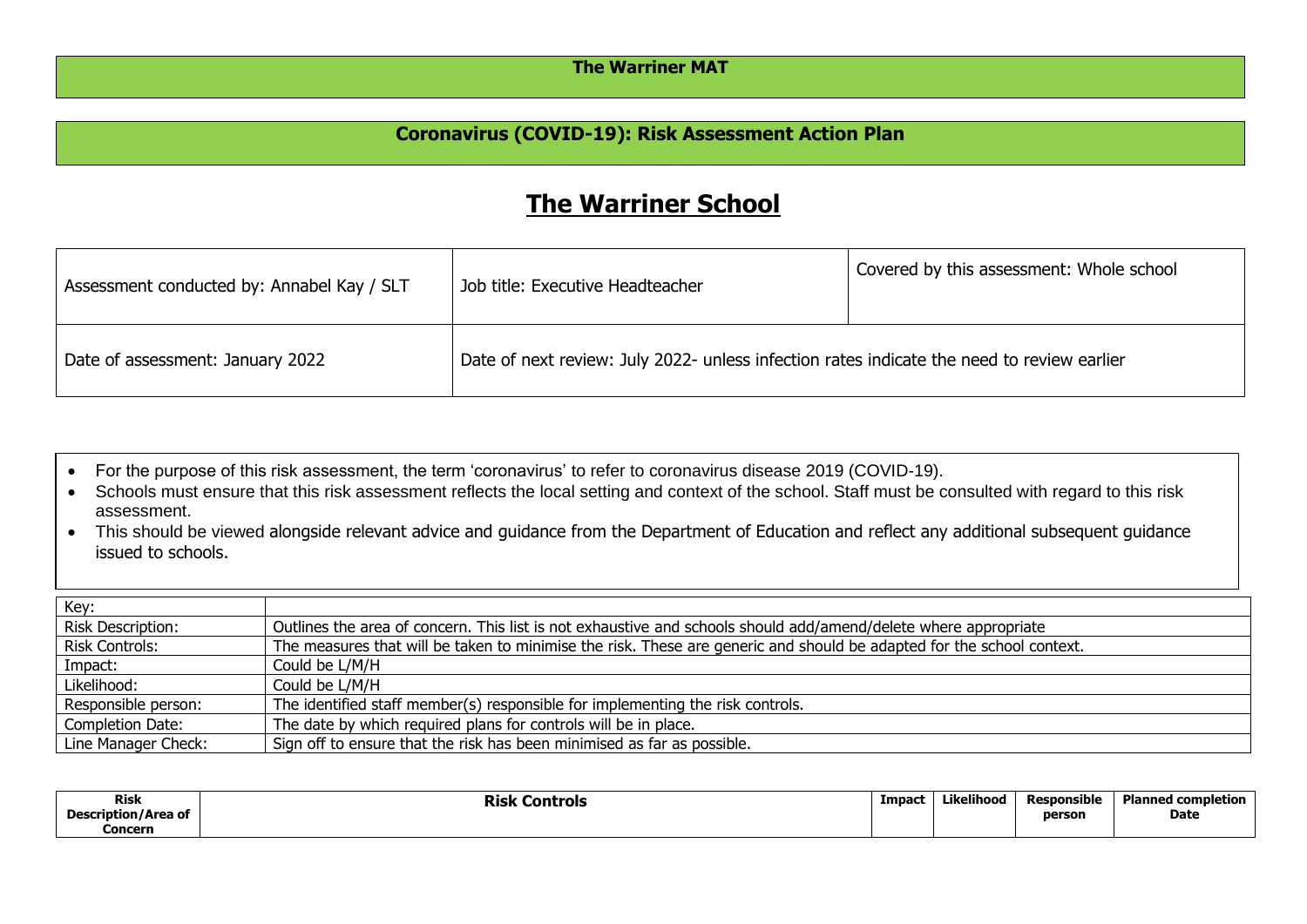| The school lapses<br>in following<br>national<br>guidelines and<br>advice | To ensure that all relevant guidance is followed and communicated:<br>The school to keep up-to-date with advice issued by, but not limited to, DfE, NHS, Department<br>of Health and Social Care and PHE.<br>Information on the school website is updated.<br>Pupils updated as necessary.<br>Any change in information to be shared with stakeholders.<br>As a result: The school has the most recent information from the government, and this is<br>distributed throughout the school community.                                                                                                                                                                                                                                                                                                                                                                                                              | $\overline{H}$           | L                        | <u>GBU</u><br><b>SNI</b> | As things change |
|---------------------------------------------------------------------------|------------------------------------------------------------------------------------------------------------------------------------------------------------------------------------------------------------------------------------------------------------------------------------------------------------------------------------------------------------------------------------------------------------------------------------------------------------------------------------------------------------------------------------------------------------------------------------------------------------------------------------------------------------------------------------------------------------------------------------------------------------------------------------------------------------------------------------------------------------------------------------------------------------------|--------------------------|--------------------------|--------------------------|------------------|
| Poor<br>communication<br>with parents and<br>other stakeholders           | All staff/pupils aware of current actions and requirements and reminded frequently using<br>school communication systems.<br>Risk assessment plan shared with parents and staff via website.<br>As a result: All pupils and all staff working with pupils are adhering to current advice.                                                                                                                                                                                                                                                                                                                                                                                                                                                                                                                                                                                                                        | H                        | L                        | <b>SNI</b><br><b>GBU</b> | As things change |
| Lack of awareness<br>of policies and<br>procedures                        | All staff have regard to all relevant guidance and legislation as it is issued by the DfE and PHE.<br>Parents are made aware of the school's infection control procedures in relation to coronavirus.<br>Pupils are made aware of the school's infection control procedures in relation to coronavirus.<br>All are informed that they must tell a member of staff if they begin to feel unwell.<br>As a result, all staff and pupils are aware of the policies and procedures in place to keep<br>themselves safe in school.                                                                                                                                                                                                                                                                                                                                                                                     | $\underline{\mathsf{M}}$ | $\underline{\mathbf{M}}$ | <b>SNI</b>               | As things change |
| Poor hygiene<br>practice in school                                        | Posters are displayed around school and in every classroom reminding pupils of the hygiene<br>practice required in school (e.g. washing hands before entering and leaving school).<br>Pupils instructed to wash and sanitise hands frequently.<br>Teachers to reiterate key messages in class-time (when directed) to pupils to:<br>Cover coughs and sneezes with a tissue,<br>To throw all tissues in a bin,<br>To avoid touching eyes, nose and mouth with unwashed hands.<br>Additional alcohol-based sanitiser (that contains no less than 60 percent alcohol) to be provided<br>at key locations for staff, visitors and pupils.<br>Infection control procedures are adhered to as much as possible in accordance with the DfE and<br>PHE's guidance.<br>Sufficient amounts of soap (or hand sanitiser where applicable), clean water, paper towels and<br>waste disposal bins are supplied in all toilets. | H                        | $\underline{\mathsf{M}}$ | <u>NGA</u><br><b>SNI</b> | Ongoing          |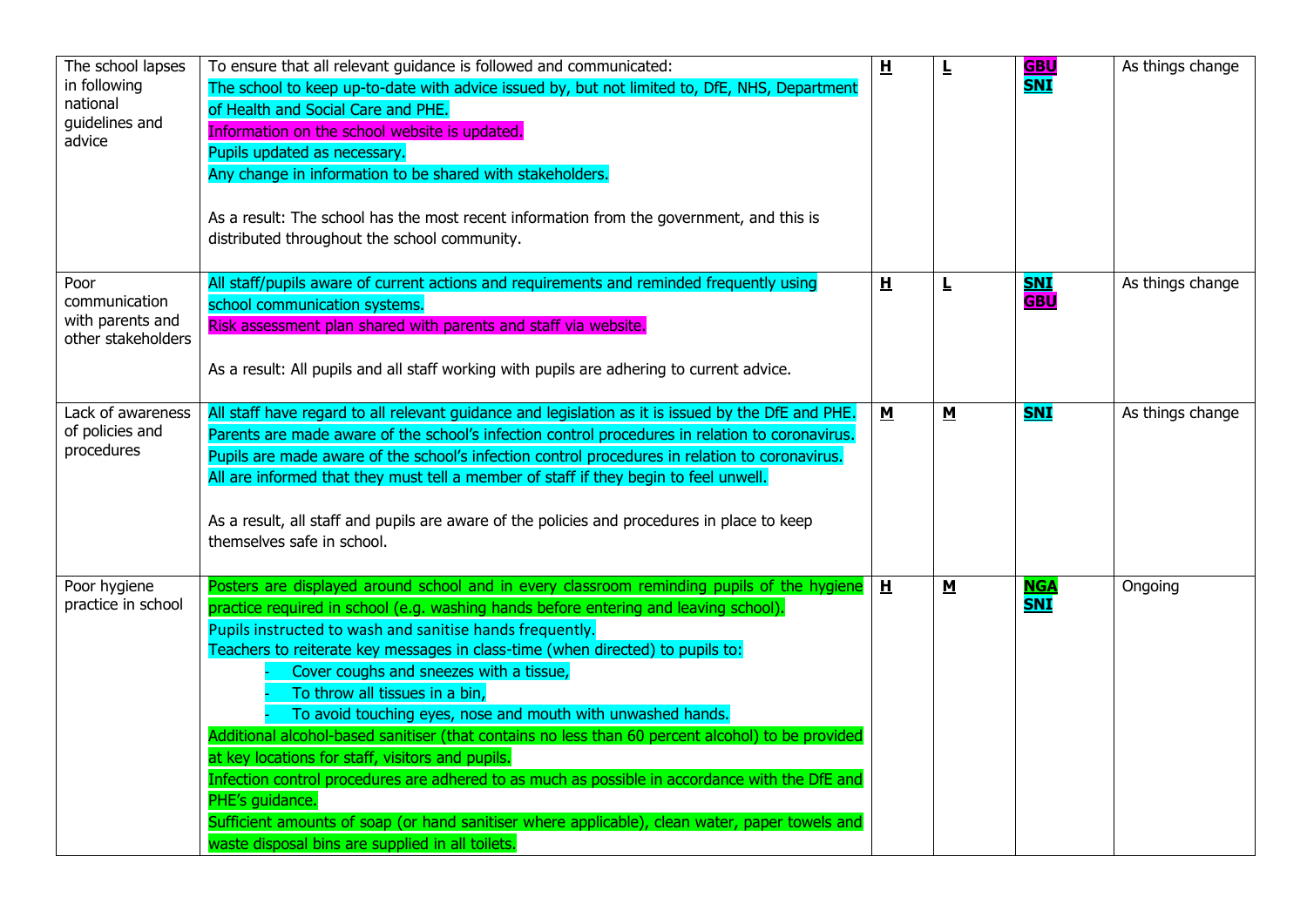|                                                                             | Cleaners are employed by the school to carry out additional cleaning as appropriate.                                                                                                                                                                                                                                                                                                                                                                                                                                                                                                                                                |                         |                          |                                    |         |
|-----------------------------------------------------------------------------|-------------------------------------------------------------------------------------------------------------------------------------------------------------------------------------------------------------------------------------------------------------------------------------------------------------------------------------------------------------------------------------------------------------------------------------------------------------------------------------------------------------------------------------------------------------------------------------------------------------------------------------|-------------------------|--------------------------|------------------------------------|---------|
|                                                                             | As a result, all pupils and staff are adhering to high standards of hygiene to minimise risk of<br>transmission.                                                                                                                                                                                                                                                                                                                                                                                                                                                                                                                    |                         |                          |                                    |         |
| Ill health in school                                                        | Staff and parents are kept up-to-date with national guidance about the signs, symptoms and<br>transmission of coronavirus.<br>All staff are informed of the procedure in school relating to a pupil or themselves becoming<br>unwell in school.<br>Unwell pupils who are waiting to go home are kept in an area where they can be at least two<br>metres away from others.<br>Areas used by unwell pupils who need to go home are thoroughly cleaned once vacated.<br>As a result, any member of the school community who becomes unwell, is isolated quickly and<br>appropriate action is taken to minimise the risk of infection. | H                       | L                        | <b>SNI</b><br><b>Staff</b>         | Ongoing |
| Vulnerable staff<br>not sufficiently<br>supported /<br>protected            | Risk assessments in place for appropriate staff and those who are pregnant and appropriate<br>arrangements for mitigating risk are identified.<br>As a result those staff in higher risk categories are protected.                                                                                                                                                                                                                                                                                                                                                                                                                  | H                       | L                        | <b>SNI</b>                         | Ongoing |
| Spread of<br>infection in<br>classrooms/shared<br>areas/ on school<br>buses | Bins to be emptied at least daily in classrooms.<br>Appropriate ventilation to be maintained.<br>As a result, the risk of infection to staff and pupils in classrooms / shared areas is reduced.                                                                                                                                                                                                                                                                                                                                                                                                                                    | $\overline{\mathbf{H}}$ | $\underline{\mathsf{M}}$ | Staff /<br>site team<br><b>NGA</b> | Ongoing |
| Cleaning is not<br>sufficiently<br>comprehensive                            | Where appropriate additional cleaning to be undertaken.<br>Cleaners to act upon guidance normally linked to 'deep cleans' as part of their daily procedures<br>(i.e. a focus on door handles, toilets, changing rooms etc.).<br>Ensure classrooms being used are deep cleaned each week<br>As a result, high standards of cleanliness are maintained in school.                                                                                                                                                                                                                                                                     | H                       | $\underline{\mathbf{M}}$ | <b>NGA</b>                         | Ongoing |
| Curriculum in<br>place to address<br>gaps in<br>knowledge                   | Subject leaders reassess curriculum sequence to reflect knowledge gaps and any exam board<br>changes.<br>Pupils in need of 1:1 support identified, and support put in place.<br>Additional catch-up sessions provided for Years 11 & 13 students<br>As a result, pupils are able to close their knowledge gaps swiftly.                                                                                                                                                                                                                                                                                                             | H                       | L                        | <b>SLs</b>                         | Ongoing |